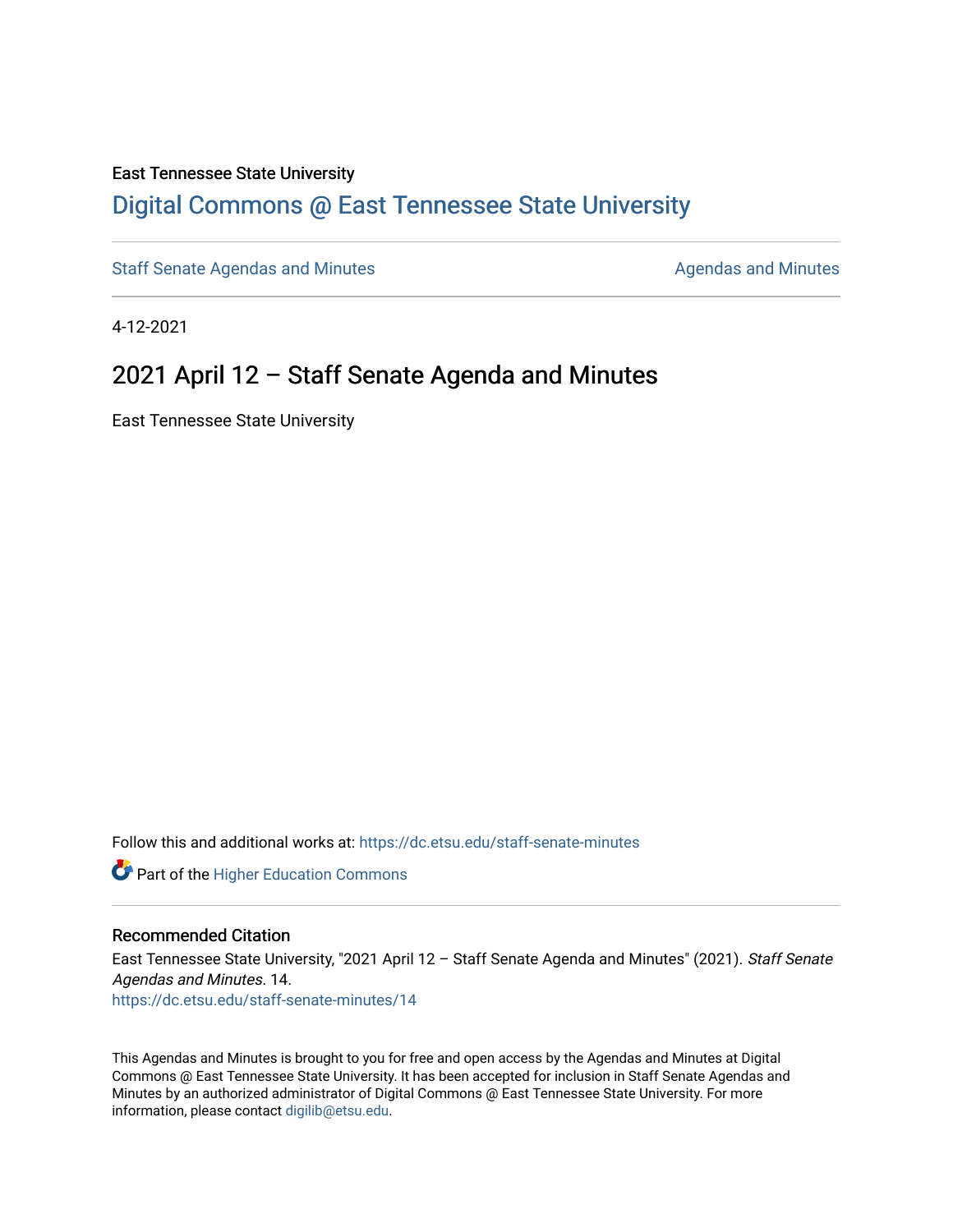



**Agenda**

12-April-2021 2:30pm – 3:30pm

| Secretary -<br>II.<br>Roll Call - via Zoom reporting<br>Anthony Johnson<br>President -<br>III. Approval of Previous Meeting Minutes<br>Candy Massey                                                                                                                                                                                                                                                                                                                                                                                                                            |  |
|--------------------------------------------------------------------------------------------------------------------------------------------------------------------------------------------------------------------------------------------------------------------------------------------------------------------------------------------------------------------------------------------------------------------------------------------------------------------------------------------------------------------------------------------------------------------------------|--|
|                                                                                                                                                                                                                                                                                                                                                                                                                                                                                                                                                                                |  |
|                                                                                                                                                                                                                                                                                                                                                                                                                                                                                                                                                                                |  |
| IV.<br><b>President's Report - Candy Massey</b>                                                                                                                                                                                                                                                                                                                                                                                                                                                                                                                                |  |
| V.<br>Vice President's Report - Joy Fulkerson                                                                                                                                                                                                                                                                                                                                                                                                                                                                                                                                  |  |
| VI.<br>Treasurer's Report - Crystal Maupin                                                                                                                                                                                                                                                                                                                                                                                                                                                                                                                                     |  |
| Vice President -<br><b>VII. Committee Reports</b><br>Joy Fulkerson<br><b>Standing Committees</b><br>Committee on Committees<br>Committee on Review of Staff Awards Process<br>$\bullet$<br>Committee on Staff Concerns<br>$\bullet$<br>Committee on Staff Development and Evaluation<br>$\bullet$<br>Committee on Staff Senate Elections<br>Communications and Website Committee<br>Community Benevolence and Holiday Food Drive Committee<br>Liaison Committee<br>Visibility Committee<br>$\bullet$<br><b>Project Committees</b><br><b>Blood Drive</b><br><b>Staff Picnic</b> |  |
| President -<br><b>VIII. Old Business</b><br>Candy Massey                                                                                                                                                                                                                                                                                                                                                                                                                                                                                                                       |  |
| <b>New Business</b><br>IX.                                                                                                                                                                                                                                                                                                                                                                                                                                                                                                                                                     |  |
| Appointment of new Senate Parliamentarian - Brian Thompson                                                                                                                                                                                                                                                                                                                                                                                                                                                                                                                     |  |
| <b>Staff Senators</b><br>Ι.<br>Announcements                                                                                                                                                                                                                                                                                                                                                                                                                                                                                                                                   |  |
| University Council, Sub Council for Governance update - Lisa Booher<br>$\bullet$                                                                                                                                                                                                                                                                                                                                                                                                                                                                                               |  |

- Next Senate Meeting will be, Monday, 10-May in the East Tennessee Room – 3rd Floor, D.P. Culp University Center
- **II. Adjournment**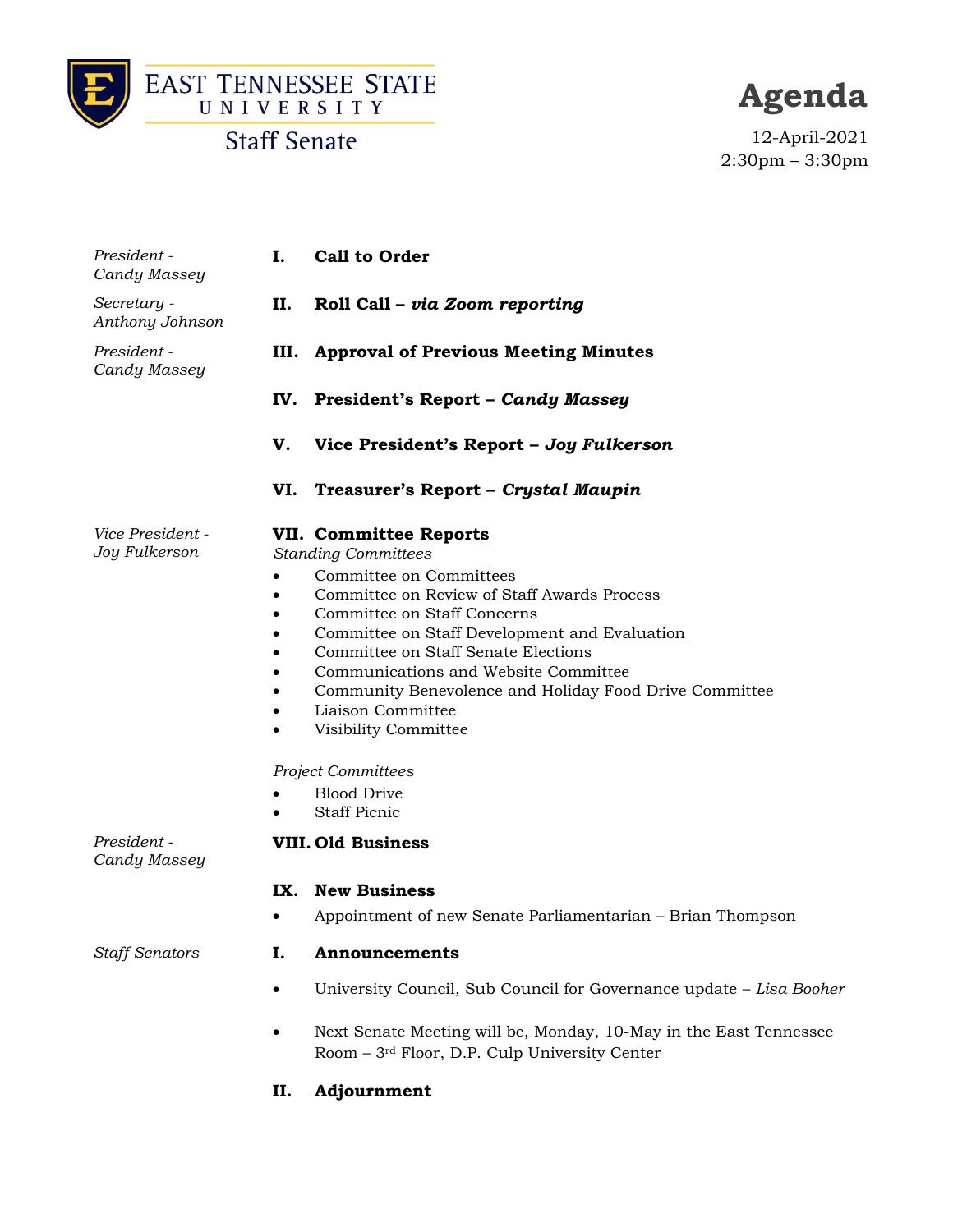



12-April-2021  $2:30 \text{pm} - 3:30 \text{pm}$ 

Notes: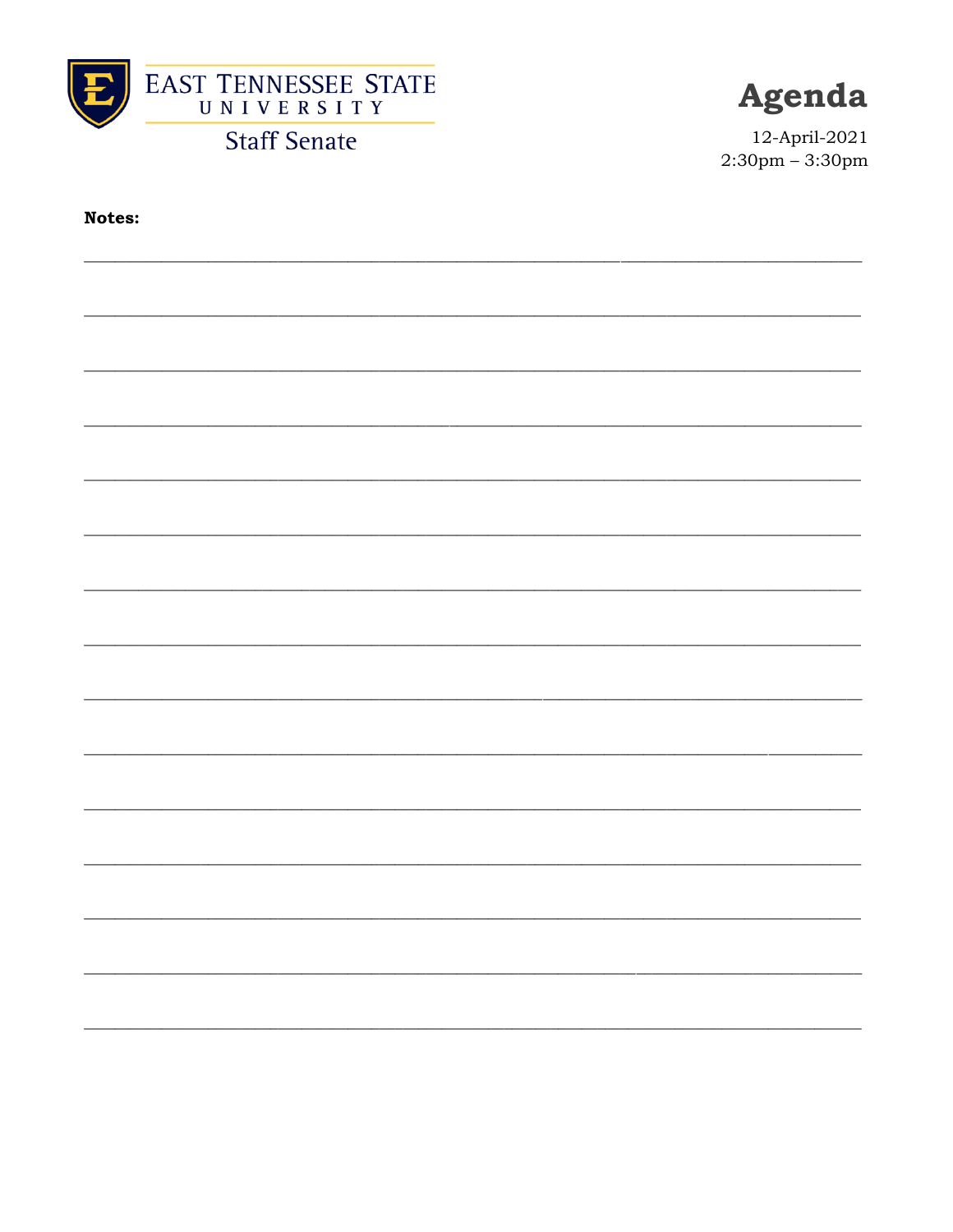

**Agenda**

12-April-2021 2:30pm – 3:30pm

#### **Committee on Review on Staff Awards Process**

Chair: Tory Street

- Outstanding Senator Awards will open 4/19/21 4/30/21.
- Staff and Career Award Nominations will open 5/31 -6/13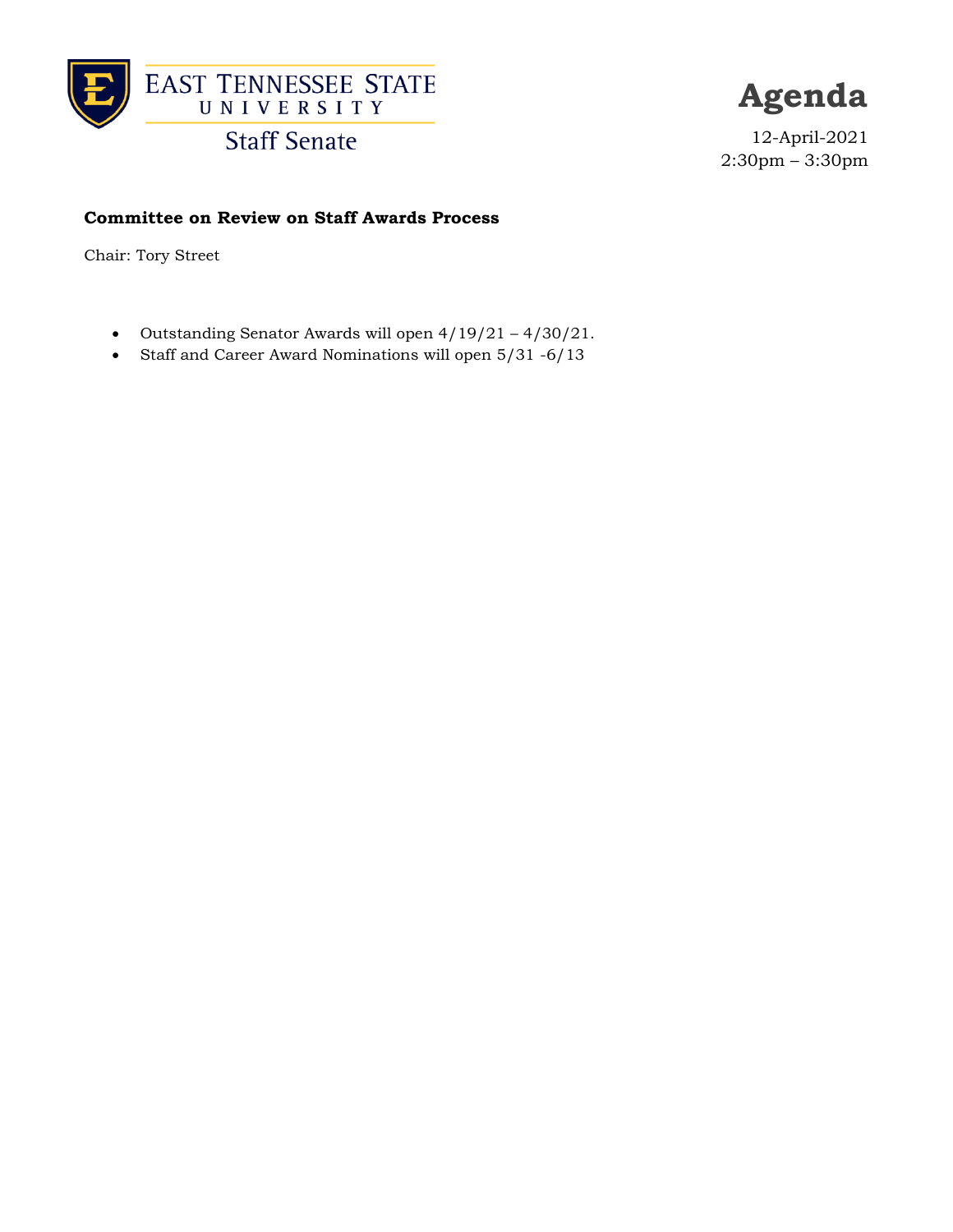

**Agenda**

12-April-2021 2:30pm – 3:30pm

#### **Committee on Staff Concerns**

Chair: Emily Redd

No meeting was held due to graduation business… But an email was sent out to the committee:

- 1. FYI: I was contacted by a member of the United Campus Workers. She was asking support for an open letter, I believe to the President, to prioritize vaccines for staff before fall semester starts. I suggested she contact Candy if she would like to discuss this with the Staff Senate as a whole.
- 2. Joy and I will work on getting together with HR to follow up regarding HR and formal procedure for inquiries or appeals
- 3. Our meeting with Keith Glover was a very good start. We have a lot of work to do if we want to improve equity for staff, and as you know, the wheels of justice move very slowly. But, conversations are being had. Some of the topics we discussed were:
	- a. Staff advocacy in HR
	- b. Validation for concerns even if nothing can be done within the current policy or budget
	- c. Taking action, even if a concern is sent in anonymous
	- d. Using our flyer to humanize our business partners feature one each flyer
	- e. Training on advocating for yourself

Plans for a meeting in May are underway.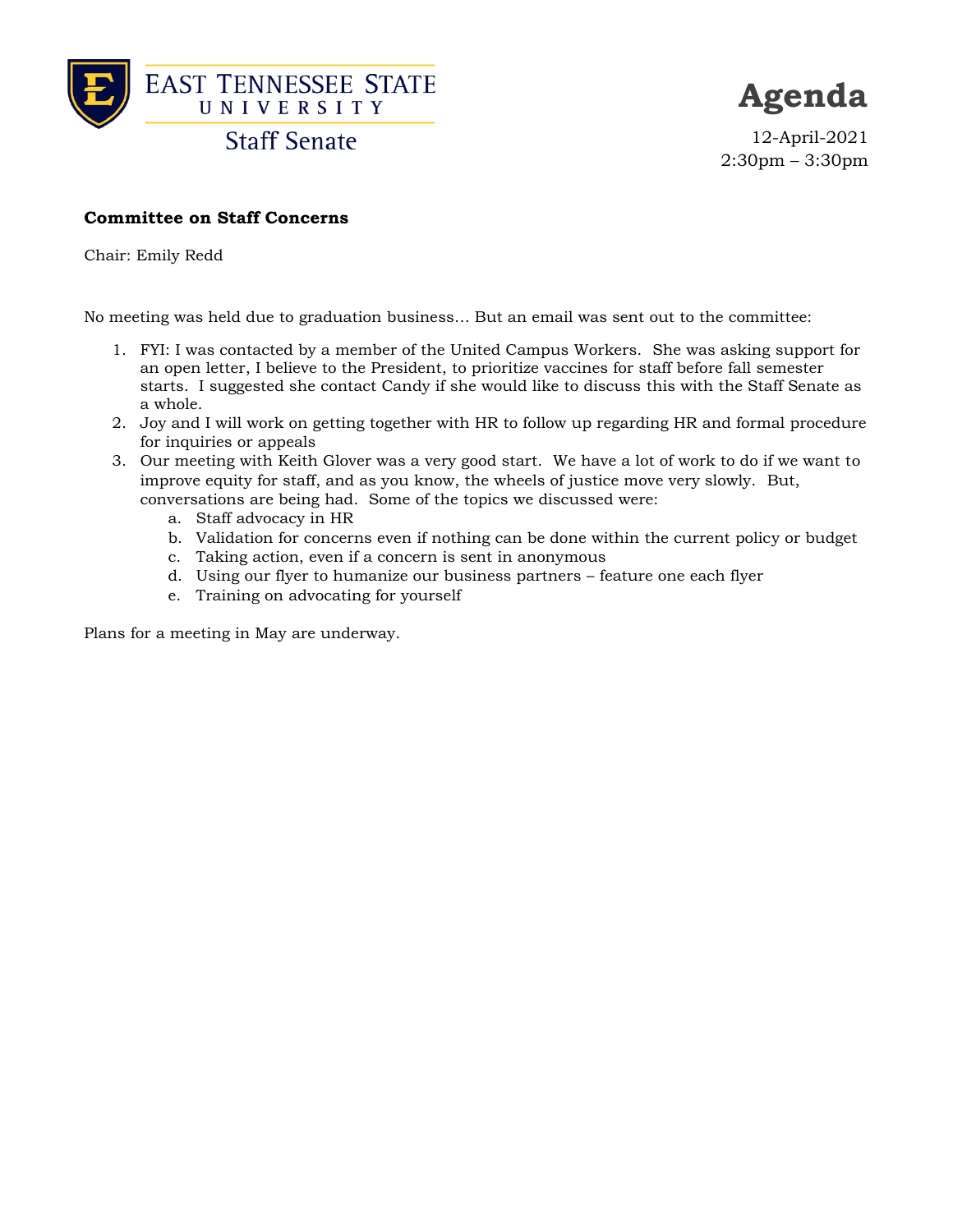

**Agenda**

12-April-2021 2:30pm – 3:30pm

#### **Committee on Staff Senate Elections**

Chair: Anthony Johnson

The Committee on Staff Senate Election met on Monday, 5-April-2021 and discussed the upcoming election term. The committee was reminded that Staff Senator Elections and College Appointments take place during the month of July with Senators becoming active at the September meeting. The Committee will solicit nominations during the month of June in order to have the ballot ready for distribution on 5-July. The campus will have three weeks to conduct the voting with final ballots being submitted by 4:30 pm, Friday, 23-July.

As part of the larger discussions being held within the committee the following action items were discussed agreed upon:

- 1. Dynamic Forms Nomination Form
- 2. Impression and Feedback Survey related to Staff's impressions of Staff Senate
- 3. Letter and/or Email to both Supervisors and Nominees outlining expectations, responsibilities, and honors of being a Senator

The Committee will regroup in the coming weeks to finalize, discuss, and disseminate as needed.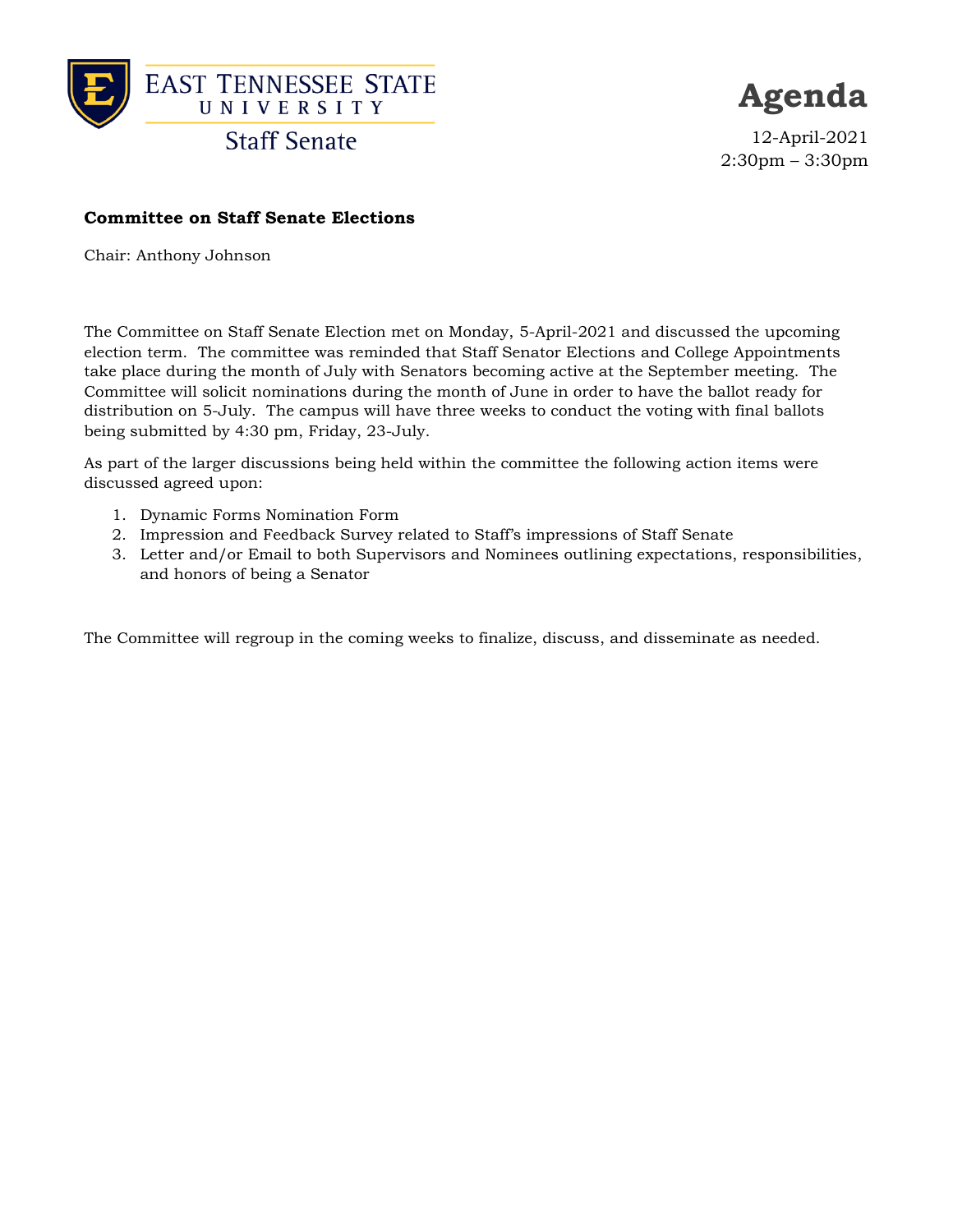



**Staff Senate** 

12-April-2021 2:30pm – 3:30pm

#### **I. Call to Order**

Vice President Fulkerson called the meeting to order at 2:30pm via Zoom on Monday, 12-April-2021.

#### **II. Roll Call –** *via Zoom Reporting*

Members present: *Abdelnour, Yaritza; Bays, Gwen; Booher, Lisa; Canter, Vanessa; Early, OJ; Finney, David; Fulkerson, Joy;* G*reene, Cody; Hooven, Suzy; Horne, Kathi; Johnson, Anthony; King, Kimberlyn; Ly-Worley, Barbi; Mann, Ronald; Maupin, Crystal; Mayberry, Jennifer; McCarty, Don; Miller, Jessica; Moore, Skylar; Mowell, Amanda; Murphy, Stefanie; Redd, Emily; Roberson, Veronica; Robinson, David; Robinson, Hazel; Scalf, Christie; Street, Tory; Thomas-Joseph, Liz; Thompson, Brian;* Members absent with permission: *Drew, Chasity; Marsh, Debbie; Massey, Candy; Whittemore, Yvette*

Members absent: *Lowe, Trish; Roach, Evelyn;* Guests present:

#### **III. Approval of Previous Meeting Minutes**

President Massey called for a motion to approve the minutes from the last meeting.

Motion: Senator D. Robinson to approve

Second: Senator Canter

Discussion:

Pass/Fail: All members present and eligible voted in favor. The motion *passed*. Abstentions:

Motion of personal privilege was called by Senator Street to amend the agenda in order to move Committee reports to immediately following the Approval of Previous Meeting Minutes.

Second: Secretary Johnson

Chair ruled in favor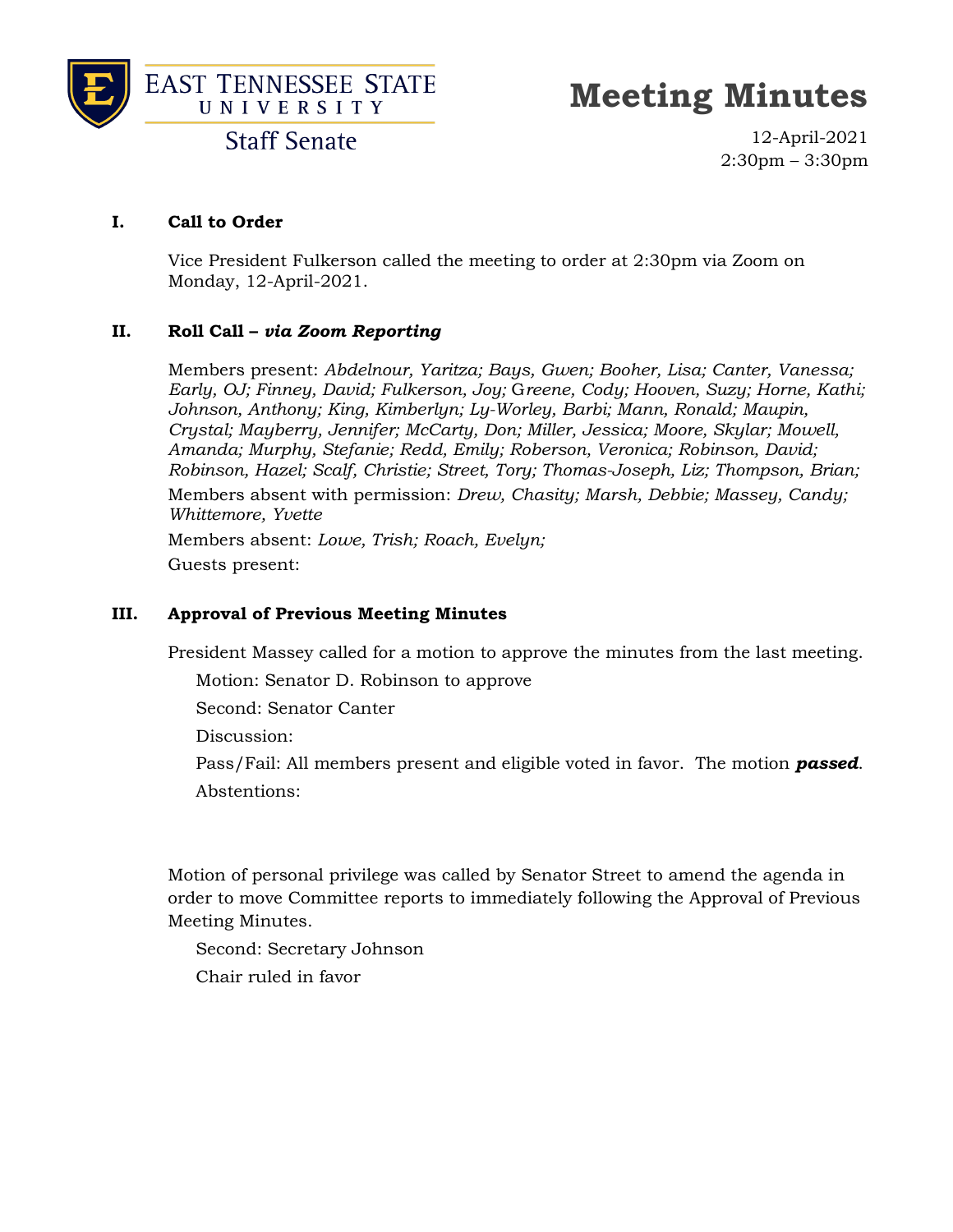



### **Staff Senate**

12-April-2021 2:30pm – 3:30pm

#### **IV. Committee Reports**

#### *Standing Committees*

- Committee on Review of Staff Awards Process
- Committee on Staff Concerns
- Committee on Staff Senate Elections

#### *Project Committees*

- Blood Drive
- Picnic Committee

#### **V. Vice President's Report –** *Joy Fulkerson*

- 1. Staff Senate Executive Committee met with Dr. Noland last week to discuss:
	- a. An update on the Provost search
		- i. It is hoped that a selection will be announced in late April, or early May
	- b. COVID-based return-to-work processes and summer/fall 2021 operating status
		- i. Currently operating under modified Stage 4 guidelines
		- ii. Any questions should be directed during the Town Hall, or to Human Resources as individual units discuss the path(s) forward
		- iii. Some policy and procedure adjustments are being reviewed and will be announced in the coming weeks
	- c. Town Hall will be on Tuesday, 20-April
		- i. Will be open to Faculty as well as Students
	- d. Committee of 125 Chapter 2 nominations have been made to the Office of the President for the respective subcommittees
	- e. Legislative Session is expected to wrap up in the end of April, first of May
		- i. Looking at passing some supplemental budget items that would impact funding for TCATS
		- ii. Student Athlete bill is currently being discussed
		- iii. Trustees up for re-nomination and approval were finalized for the coming term(s)
	- f. Budget and Enrollment Updates
		- i. Enrollment is looking good for the fall
		- ii. No further budget adjustments are expected going into the next academic year
		- iii. Discussions around bonuses and salary enhancements are taking place. Several different scenarios are being calculated to find the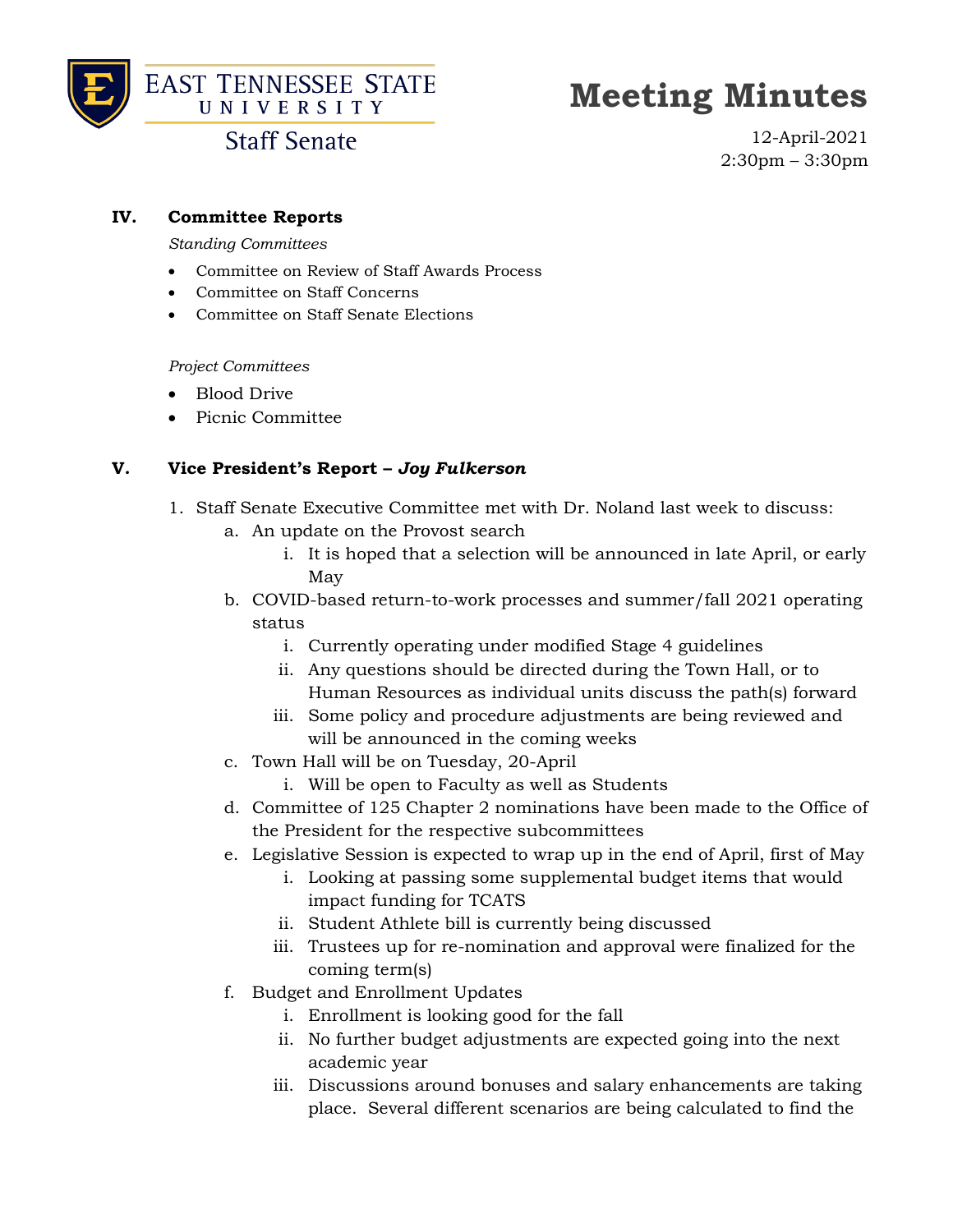



### **Staff Senate**

12-April-2021 2:30pm – 3:30pm

best fit for the amount of money allocated and the needs of the institution.

- iv. Reviews around minimum wage and minimum salary are taking place
- g. Graduation will be coming up in the next month
	- i. 7 ceremonies will be taking place in the dome
	- ii. Construction and upgrades happening to the dome in order to address ingress and regress issues highlighted by the Fire Marshall
		- 1. Will allow for about 3,000 more people at a time to be in the dome for events and activities
- h. Picnic Update
	- i. Dr. Noland mentioned that he would plan to close the institution for the picnic as has been done in previous years
- i. Parental Leave Update
	- i. None at this point. The policy is still with Human Resources and the Office of the President is awaiting recommendations and cost analyses
- j. Current Situation Update Fallout from the kneeling of the Men's Basketball Team / Resignation of Coach Shay
	- i. Coach Shay was not forced to resign and was not fired
	- ii. Dr. Noland is committed to repairing the trust and faith of the institution and the surrounding community
	- iii. Dr. Noland described the situation as "the most challenging thing he has faced in his career"
	- iv. Next steps will be about listening
		- 1. Several focus group sessions are being planned with students, faculty, staff, and community members to try to understand viewpoints and work to create some dialogue around the situation

#### **VI. Treasurer's Report –** *Crystal Maupin*

- 1. Accounts balances
	- a. Main Account \$9,372.00
	- b. Community Benevolence Committee \$2,481.25
	- c. Holiday Drive \$2,627.58
- **VII. Old Business**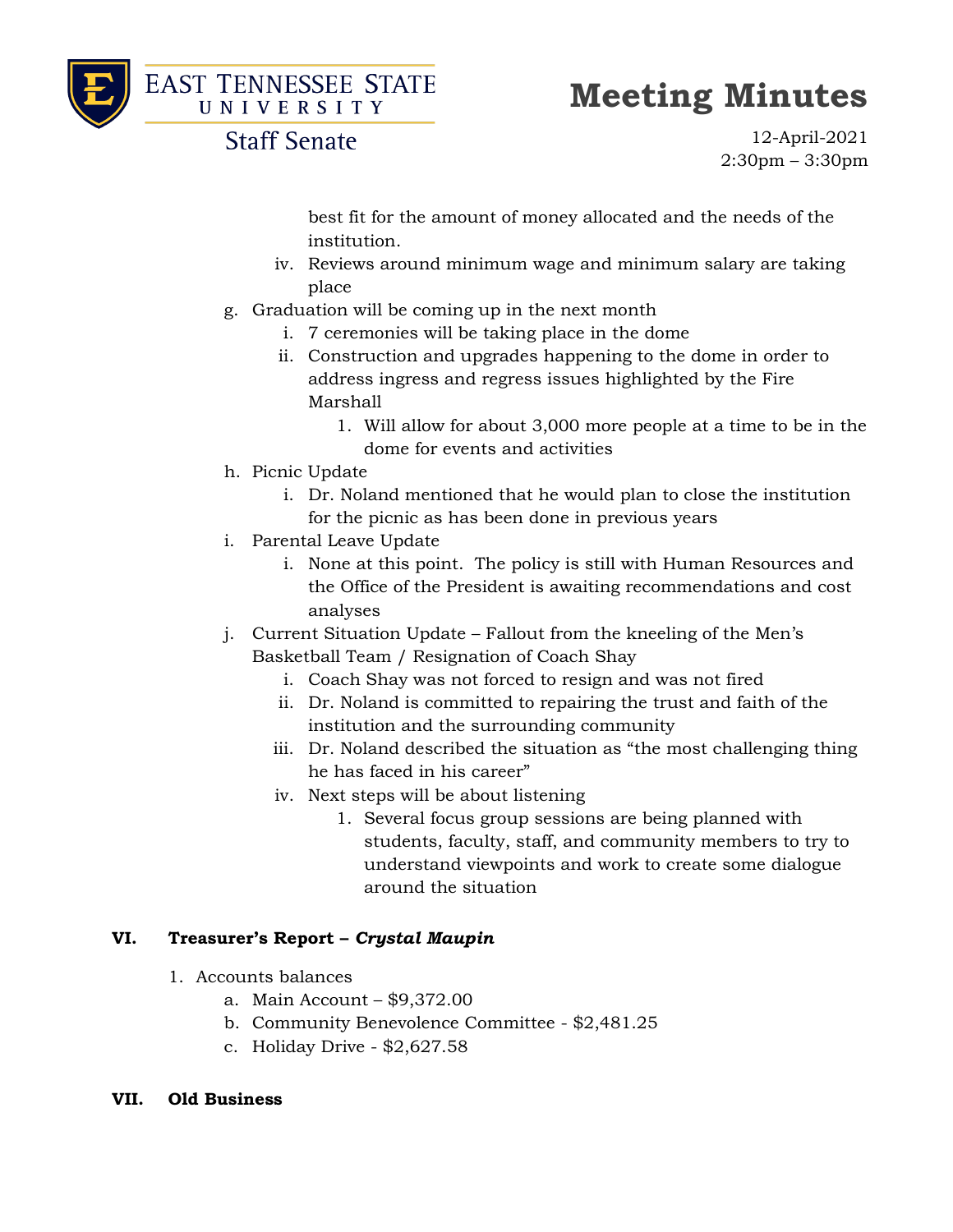

**Staff Senate** 

12-April-2021 2:30pm – 3:30pm

#### **VIII. New Business**

• At the privilege of the President, Brian Thompson is appointed as the Staff Senate Parliamentarian for the remainder of this Staff Senate year.

#### **IX. Announcements**

- University Sub-Council on Governance *Lisa Booher*
	- o Documents submitted to University Council that outlines groups to be sunset, groups to continue, and groups that may need to be established
	- o The committee worked to streamline processes and layers so as to create a support structure for the institution to move forward rather than a barrier
- ETSU Day of Giving begins April 15<sup>th</sup> at 9:00am and ends April 16<sup>th</sup> at 8:59am
	- o Options to give in support of university priorities and/or specific departments and units
- The next meeting will be on 10-May-2021 at 2:30pm in the East Tennessee Room of the D.P. Culp University Center
	- o Zoom will be provided as an option for those that wish to utilize
- University Commons opening celebration will be a great preview opportunity for campus
	- o Will be the unveiling of several new campus features
	- o Free food!
	- o Vaccine clinic will be happening at the event on a first-come, first-served basis
- This week is homecoming on campus

#### **X. Adjournment**

The meeting was adjourned at 3:21pm.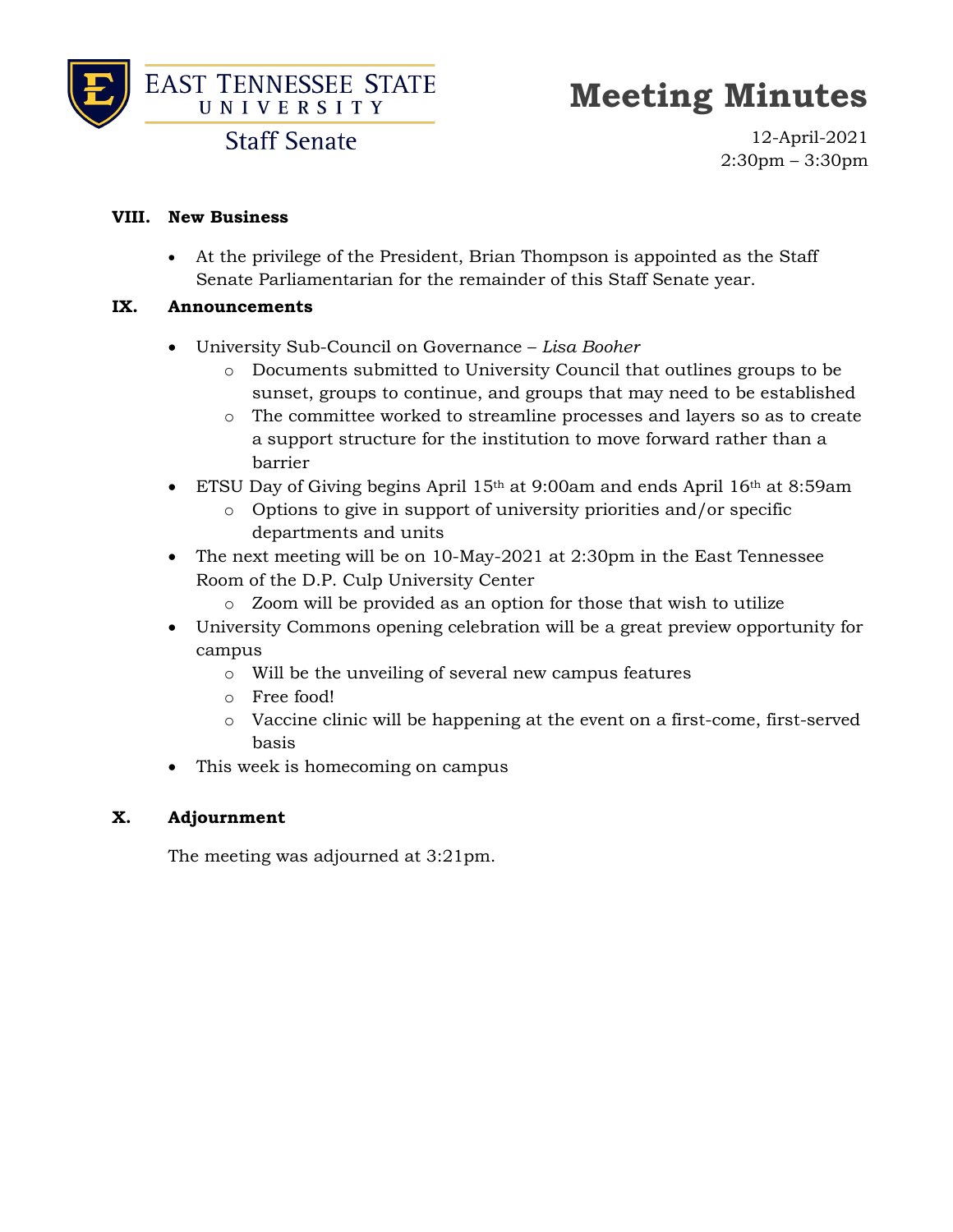

**Staff Senate** 

12-April-2021 2:30pm – 3:30pm

#### **Committee on Review of Staff Awards Process**

Chair: Tory Street

- Outstanding Senator Awards will open 4/19/21 4/30/21.
- Staff and Career Award Nominations will open 5/31 -6/13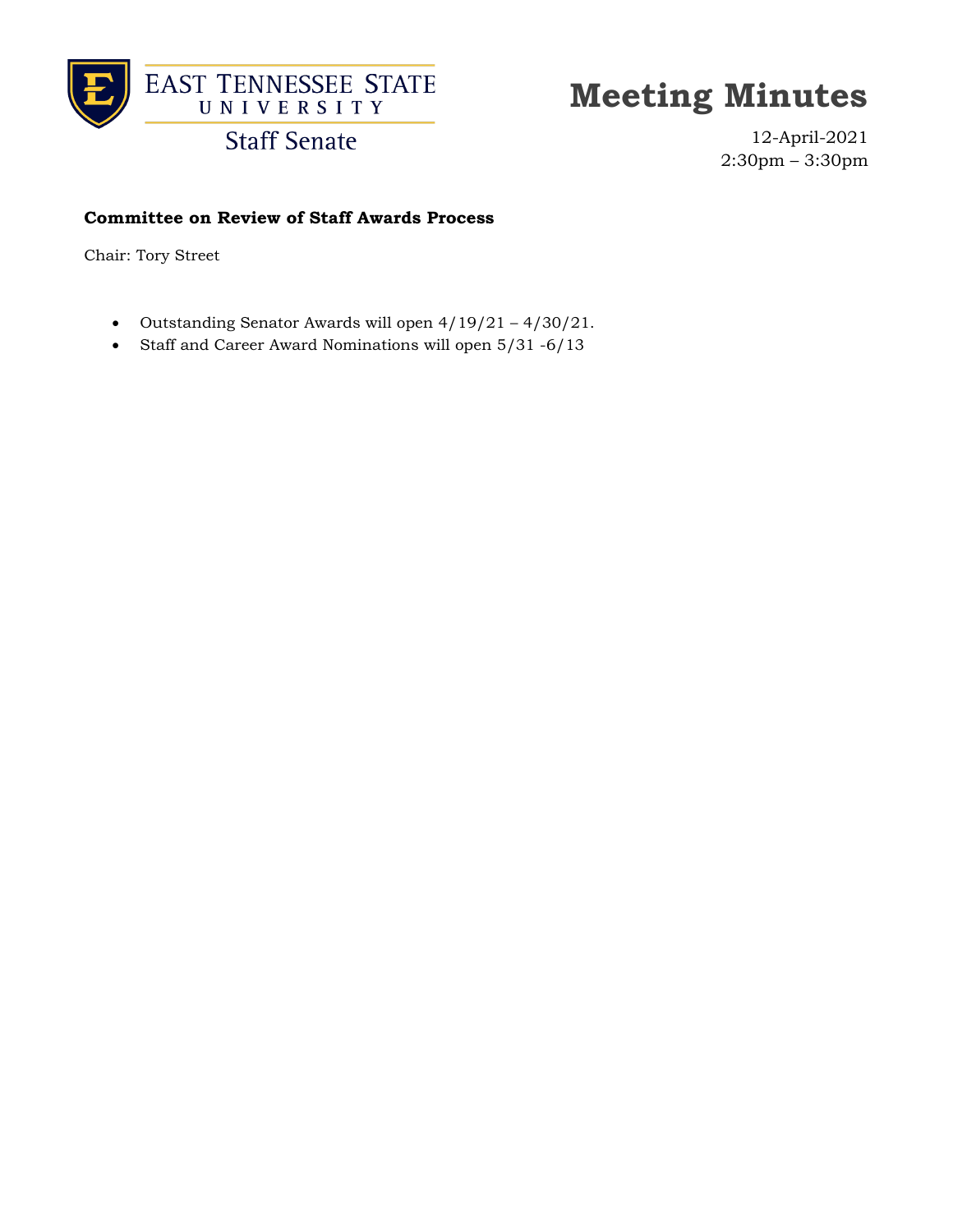

**Staff Senate** 

12-April-2021 2:30pm – 3:30pm

#### **Committee on Staff Concerns**

Chair: Emily Redd

No meeting was held due to graduation business… But an email was sent out to the committee:

- 1. FYI: I was contacted by a member of the United Campus Workers. She was asking support for an open letter, I believe to the President, to prioritize vaccines for staff before fall semester starts. I suggested she contact Candy if she would like to discuss this with the Staff Senate as a whole.
- 2. Joy and I will work on getting together with HR to follow up regarding HR and formal procedure for inquiries or appeals
- 3. Our meeting with Keith Glover was a very good start. We have a lot of work to do if we want to improve equity for staff, and as you know, the wheels of justice move very slowly. But, conversations are being had. Some of the topics we discussed were:
	- a. Staff advocacy in HR
	- b. Validation for concerns even if nothing can be done within the current policy or budget
	- c. Taking action, even if a concern is sent in anonymous
	- d. Using our flyer to humanize our business partners feature one each flyer
	- e. Training on advocating for yourself

Plans for a meeting in May are underway.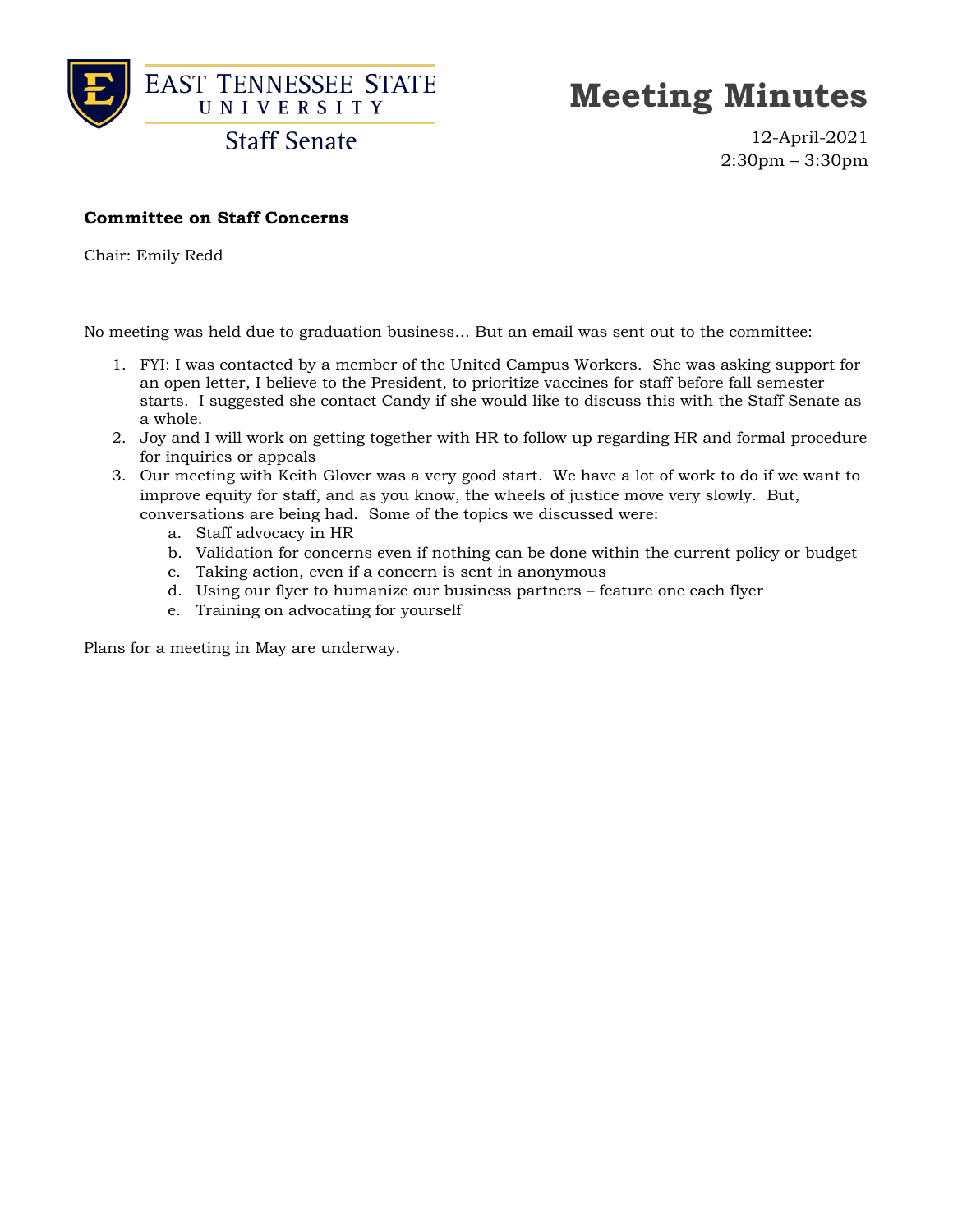

**Staff Senate** 

12-April-2021 2:30pm – 3:30pm

#### **Committee on Staff Senate Elections**

Chair: Anthony Johnson

The Committee on Staff Senate Election met on Monday, 5-April-2021 and discussed the upcoming election term. The committee was reminded that Staff Senator Elections and College Appointments take place during the month of July with Senators becoming active at the September meeting. The Committee will solicit nominations during the month of June in order to have the ballot ready for distribution on 5-July. The campus will have three weeks to conduct the voting with final ballots being submitted by 4:30 pm, Friday, 23-July.

As part of the larger discussions being held within the committee the following action items were discussed agreed upon:

- 1. Dynamic Forms Nomination Form
- 2. Impression and Feedback Survey related to Staff's impressions of Staff Senate
- 3. Letter and/or Email to both Supervisors and Nominees outlining expectations, responsibilities, and honors of being a Senator

The Committee will regroup in the coming weeks to finalize, discuss, and disseminate as needed.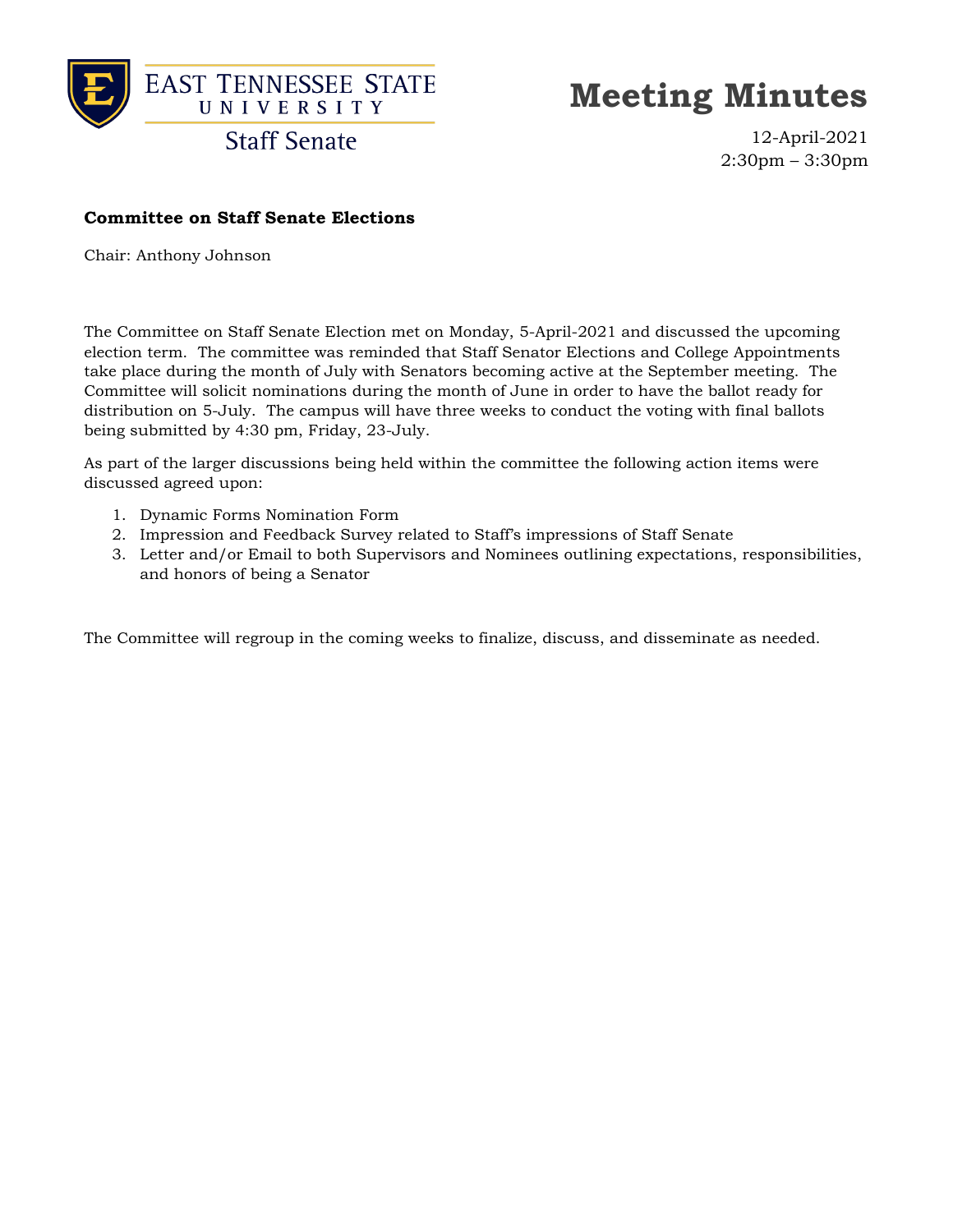

12-April-2021 2:30pm – 3:30pm

#### **Blood Drive Committee**

Chair: Joy Fulkerson

Previously happening as a standalone event during the summer, the last one was conducted in partnership with the Staff Senate Picnic. Volunteer ETSU recently did a drive that was considered successful, and there are plans to work with the Picnic Committee again this year to host a Blood Drive.